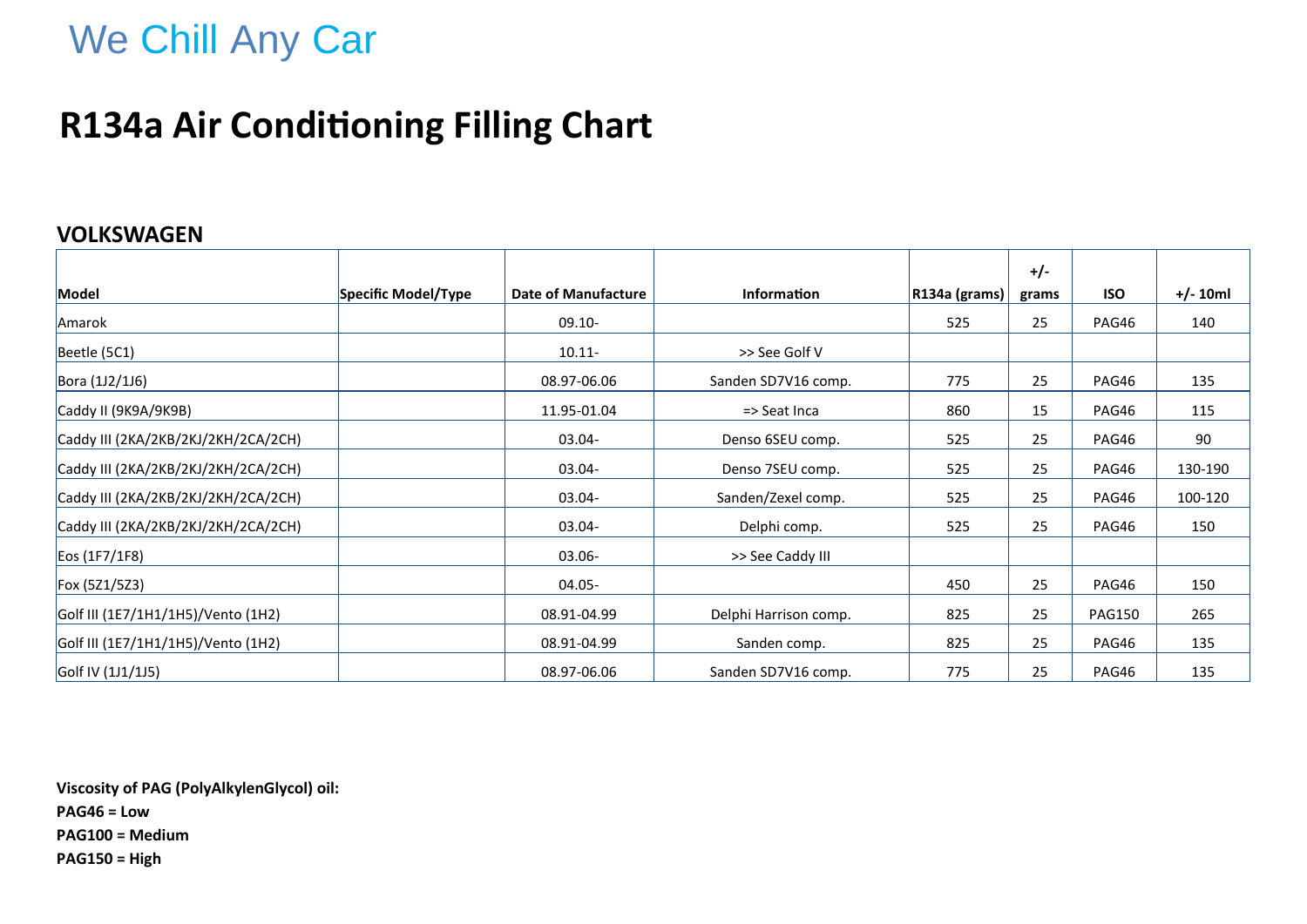## **R134a Air Conditioning Filling Chart**

#### **VOLKSWAGEN**

|                                         |                     |                     |                             |                      | $+/-$ |            |            |
|-----------------------------------------|---------------------|---------------------|-----------------------------|----------------------|-------|------------|------------|
| Model                                   | Specific Model/Type | Date of Manufacture | <b>Information</b>          | $ R134a$ (grams) $ $ | grams | <b>ISO</b> | $+/- 10ml$ |
| Golf V (1K1/1K5)/Golf VI (5K1/517/AJ5)/ |                     |                     |                             |                      |       |            |            |
| Golf Plus (5M1/521)                     |                     | $10.03 -$           | Denso 6SEU comp.            | 525                  | 25    | PAG46      | 90         |
| Golf V (1K1/1K5)/Golf VI (5K1/517/AJ5)/ |                     |                     |                             |                      |       |            |            |
| Golf Plus (5M1/521)                     |                     | $10.03 -$           | Denso 7SEU comp.            | 525                  | 25    | PAG46      | 130-190    |
| Golf V (1K1/1K5)/Golf VI (5K1/517/AJ5)/ |                     |                     |                             |                      |       |            |            |
| Golf Plus (5M1/521)                     |                     | $10.03 -$           | Sanden/Zexel comp.          | 525                  | 25    | PAG46      | 100-120    |
| Golf V (1K1/1K5)/Golf VI (5K1/517/AJ5)/ |                     |                     |                             |                      |       |            |            |
| Golf Plus (5M1/521)                     |                     | $10.03 -$           | Delphi comp.                | 525                  | 25    | PAG46      | 150        |
| Jetta III (1K2)/Jetta IV (162)          |                     | 08.05-              | >> See Golf V               |                      |       |            |            |
| LT II (2DM/2DX0AE/2DX0FE)               |                     | 04.96-07.06         | Denso comp.                 | 775                  | 25    | PAG46      | 175        |
| LT II (2DM/2DX0AE/2DX0FE)               |                     | 04.96-07.06         | Sanden comp.                | 775                  | 25    | PAG46      | 135        |
| Lupo (6X1/6E1)                          |                     | 09.98-07.05         | Sanden comp./ => Seat Arosa | 725                  | 25    | PAG46      | 130        |
| Lupo (6X1/6E1)                          |                     | 09.98-07.05         | Denso comp./ => Seat Arosa  | 725                  | 25    | PAG46      | 150        |
| New Beetle (1C1/1Y7/9C1)                |                     | 01.98-07.10         |                             | 725                  | 25    | PAG46      | 135        |
| Passat (3B2/3B5/B5)                     |                     | 08.96-11.00         |                             | 725                  | 25    | PAG46      | 260        |
| Passat (3B3/3B6/B5)                     |                     | 11.00-08.05         |                             | 600                  | 25    | PAG46      | 260        |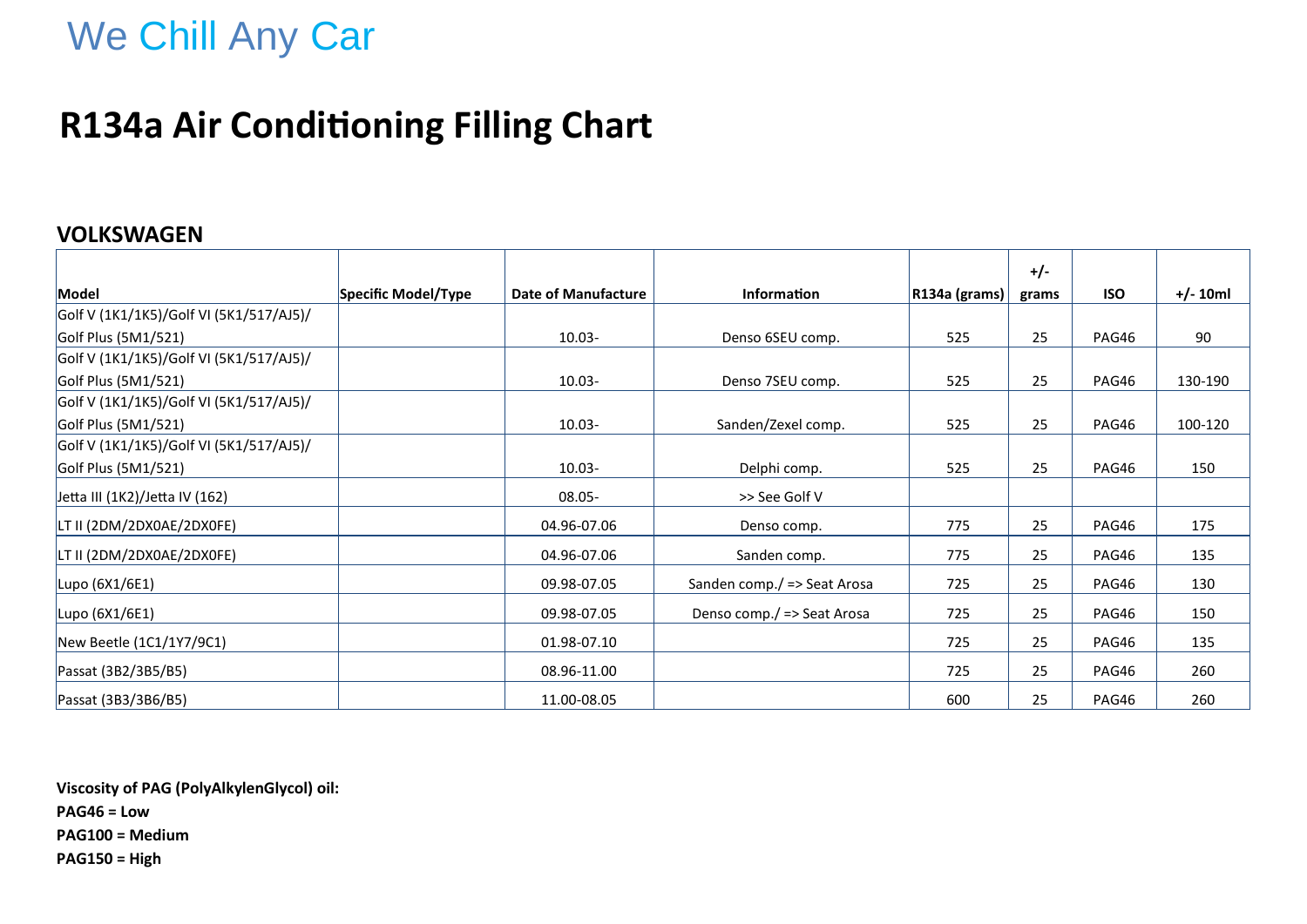### **R134a Air Conditioning Filling Chart**

#### **VOLKSWAGEN**

|                               |                     |                            |                                        |               | $+/-$ |            |            |
|-------------------------------|---------------------|----------------------------|----------------------------------------|---------------|-------|------------|------------|
| Model                         | Specific Model/Type | <b>Date of Manufacture</b> | Information                            | R134a (grams) | grams | <b>ISO</b> | $+/- 10ml$ |
| Passat (3C2/3C5/B6)/Passat CC |                     | 03.05-11.10                | Sanden comp.                           | 600           | 25    | PAG46      | 110        |
| Passat (3C2/3C5/B6)/Passat CC |                     | 03.05-11.10                | Denso comp.                            | 600           | 25    | PAG46      | 160        |
| Passat (362/365/B7)           |                     | $08.10 -$                  | Sanden comp.                           | 600           | 25    | PAG46      | 110        |
| Passat (362/365/B7)           |                     | $08.10 -$                  | Denso comp.                            | 600           | 25    | PAG46      | 160        |
| Phaeton (3D2)                 |                     | 04.02-                     |                                        | 600           | 25    | PAG46      | 200        |
| Polo (9N)                     |                     | 10.01-05.09                | => Seat Ibiza IV/Cordoba/Skoda Fabia I | 550           | 25    | PAG46      | 150        |
| Polo (6R)                     |                     | 06.09-                     | Delphi comp.                           | 500           | 15    | PAG46      | 110        |
| Polo (6R)                     |                     | 06.09-                     | Denso comp.                            | 500           | 15    | PAG46      | 80         |
| Polo/Polo Classic (6KV2/6KV5) |                     | 11.95-07.02                |                                        | 865           | 15    | PAG46      | 135        |
| Scirocco III (137)            |                     | 05.08-                     |                                        | 525           | 25    | PAG46      | 90         |
| Sharan (7M8/7M9/7M6)          |                     | 05.95-04.00                |                                        | 975           | 25    | PAG46      | 135        |
| Sharan (7M8/7M9/7M6)          |                     | 05.95-04.00                | + Rear evaporator                      | 1375          | 25    | PAG46      | 240        |
| Sharan (7M8/7M9/7M6)          |                     | 04.00-03.10                |                                        | 725           | 25    | PAG46      | 135        |
| Sharan (7M8/7M9/7M6)          |                     | 04.00-03.10                | + Rear evaporator                      | 1075          | 25    | PAG46      | 240        |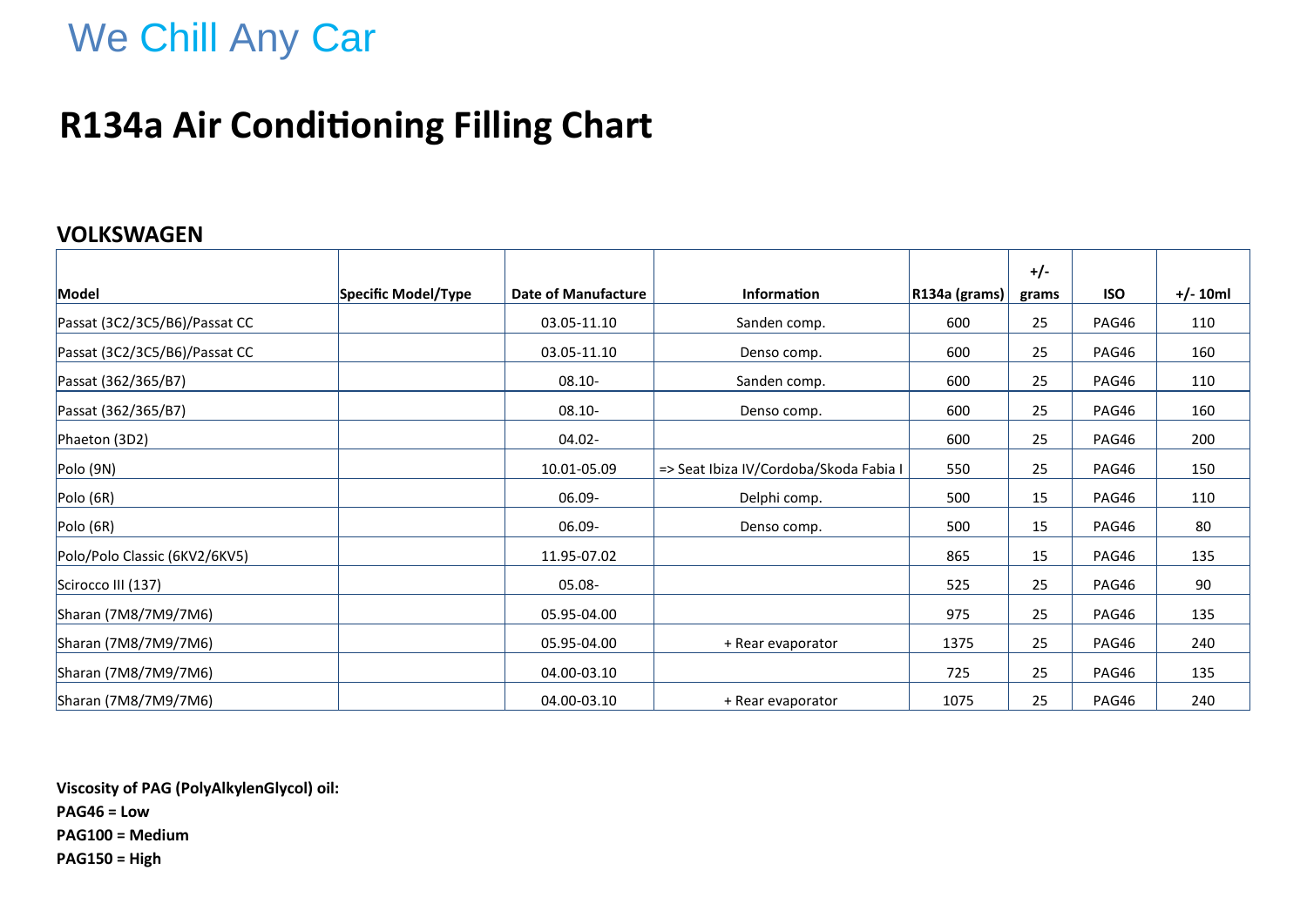## **R134a Air Conditioning Filling Chart**

#### **VOLKSWAGEN**

|                            |                     |                     |                                  |               | $+/-$ |            |            |
|----------------------------|---------------------|---------------------|----------------------------------|---------------|-------|------------|------------|
| Model                      | Specific Model/Type | Date of Manufacture | <b>Information</b>               | R134a (grams) | grams | <b>ISO</b> | $+/- 10ml$ |
| Sharan (7N)                |                     | $05.10 -$           |                                  | 600           | 25    | PAG46      | 135        |
| Sharan (7N)                |                     | 05.10-              | + Rear evaporator                | 1000          | 25    | PAG46      | 220        |
| Tiguan (5N)                |                     | $09.07 -$           | Sanden comp.                     | 660           | 20    | PAG46      | 110        |
| Tiguan (5N)                |                     | $09.07 -$           | Denso comp.                      | 660           | 20    | PAG46      | 160        |
| Touareg (7LA/7L6/7L7)      |                     | 10.02-10.04         | Denso 7SEU16C comp.              | 700           | 50    | PAG46      | 200        |
| Touareg (7LA/7L6/7L7)      |                     | 10.02-10.04         | Denso 7SEU16C comp. + Rear evap. | 1050          | 50    | PAG46      | 300        |
| Touareg (7LA/7L6/7L7)      |                     | 11.04-05.10         | Denso 7SEU17C comp.              | 700           | 50    | PAG46      | 150        |
| Touareg (7LA/7L6/7L7)      |                     | 11.04-05.10         | Denso 7SEU17C comp. + Rear evap. | 1050          | 50    | PAG46      | 240        |
| Touareg (7P5)              |                     | $01.10 -$           | Denso 7SEU16C comp.              | 850           | 50    | PAG46      | 140        |
| Touareg (7P5)              |                     | $01.10 -$           | Denso 7SEU16C comp. & Rear evap. | 1100          | 50    | PAG46      | 240        |
| Touran (1T1/1T2/1T3)       |                     | $02.03 -$           | >> See Caddy III                 |               |       |            |            |
| Transporter IV/T4 (70X/7D) |                     | 07.90-04.03         |                                  | 975           | 25    | PAG46      | 135        |
| Transporter IV/T4 (70X/7D) |                     | 07.90-04.03         | + Rear evaporator                | 1375          | 25    | PAG46      | 240        |
| Transporter IV/T4 (70X/7D) |                     | 07.90-04.03         | Long version + Rear evap.        | 1425          | 25    | PAG46      | 240        |